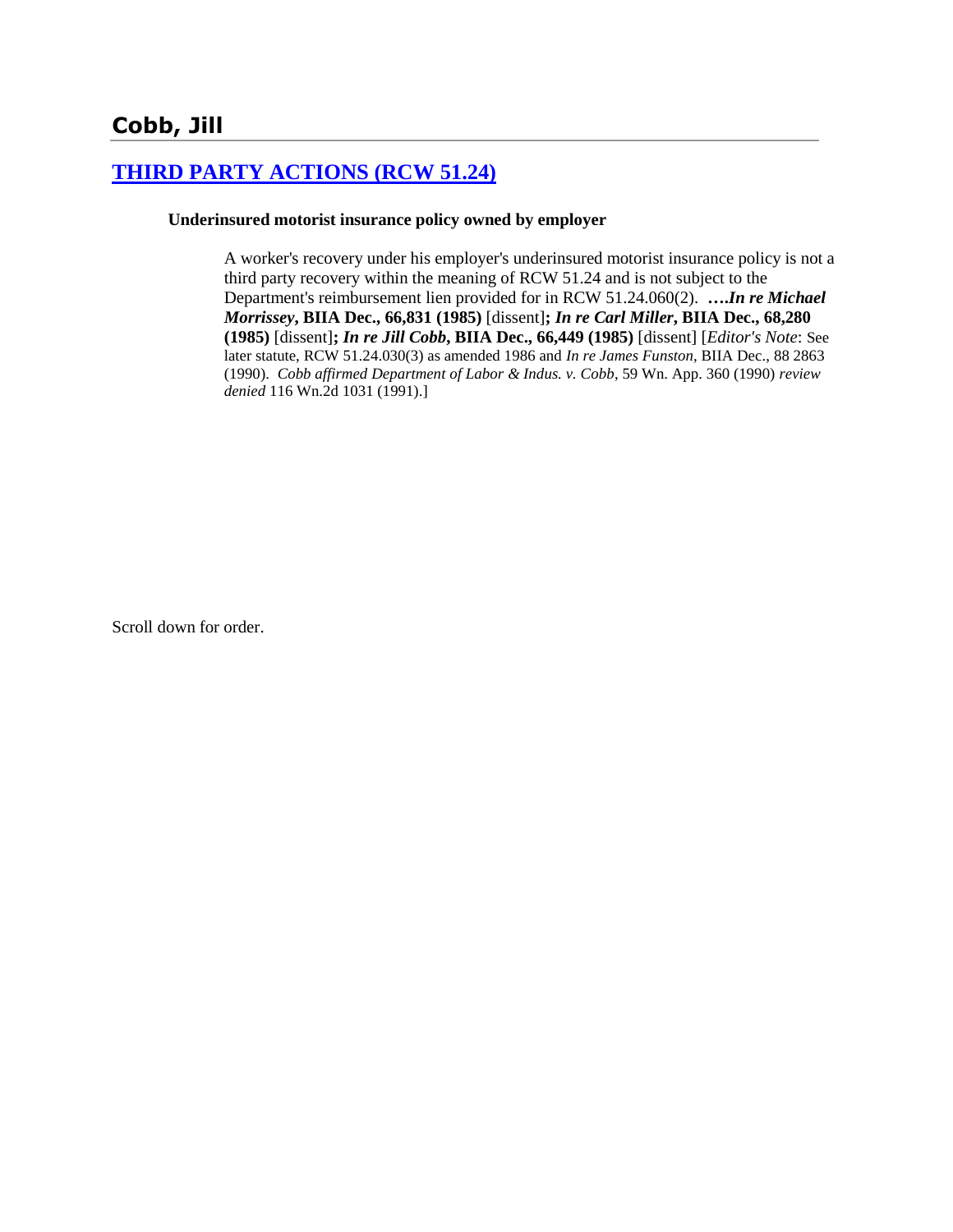### **BEFORE THE BOARD OF INDUSTRIAL INSURANCE APPEALS**

#### **STATE OF WASHINGTON**

In Re: JILL A. COBB ) DOCKET NO. 66,449

CLAIM NO. H-871475 )

) DECISION AND ORDER

APPEARANCES:

9 Claimant, Jill A. Cobb by 10 Cohoe, Counsell, Murphy and Bottiger, per John P. Murphy

 Employer, M.C. Delivery Services, Incorporated by 14 Andy Laycock, Jr., Vice-President and General Manager

 Department of Labor and Industries by 17 The Attorney General, per John D. Fairley, Assistant

20 This is an appeal filed by the claimant on December 8, 1983 from 21 an order of the Department of Labor and Industries dated November 30, 1983 which asserted its lien on the proceeds of a recovery made by the claimant from an underinsured motorist provision in her employer's 24 automobile insurance contract. Reversed and remanded.

## 25 DECISION

 Pursuant to RCW 51.52.104 and RCW 51.52.106, this matter is before the Board for review and decision on a timely Petition for Review filed by the Department of Labor and Industries to a Proposed Decision and Order issued on December 7, 1984 in which the order of the Department dated November 30, 1983 was reversed, and remanded to the Department of Labor and Industries with instruction to take such further action as may be necessary or required by law.

33 The general nature and background of this appeal are as set forth in the Proposed Decision and Order, and shall not be reiterated herein.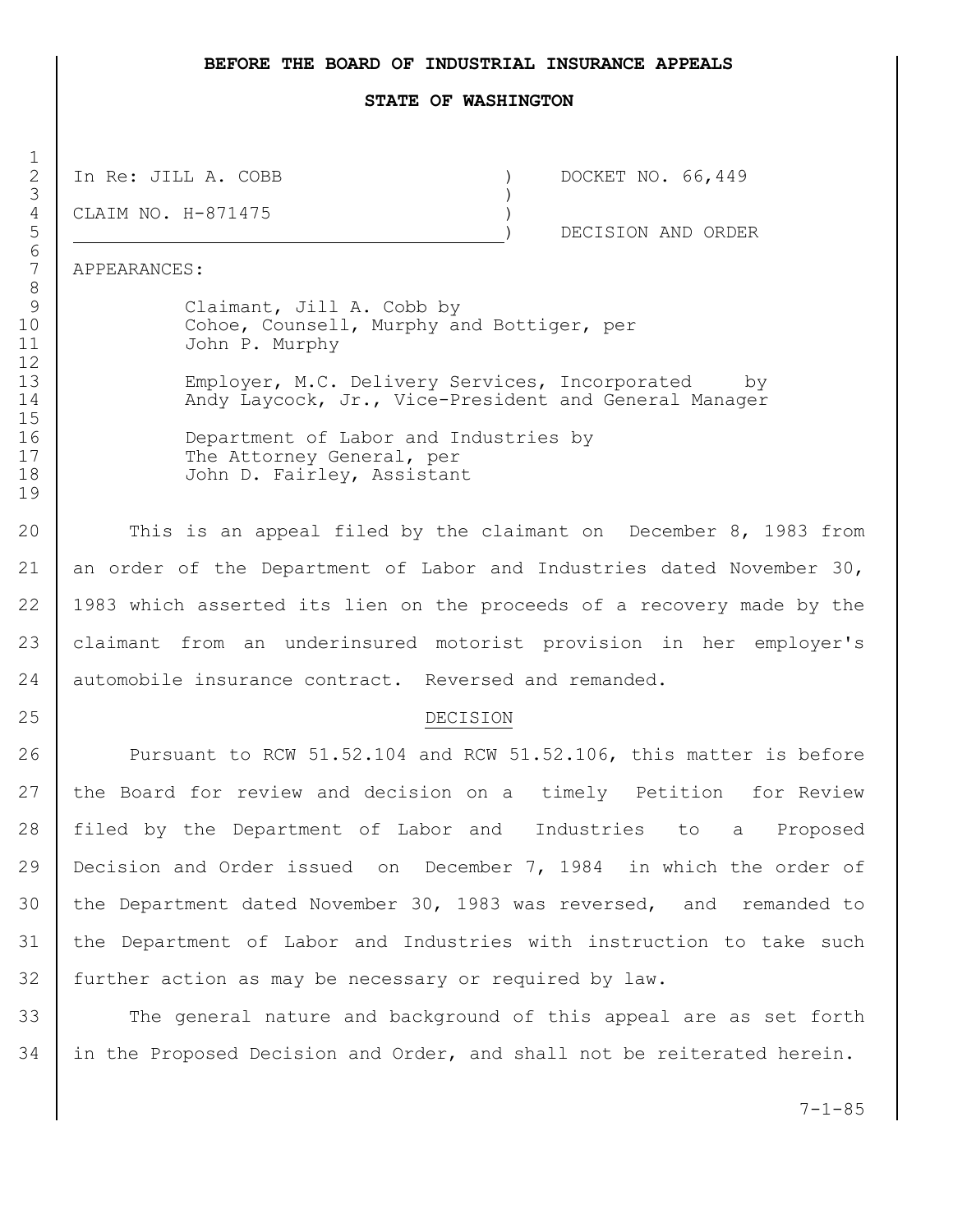1 | The question which the Board is called upon to decide by this appeal is purely a legal one, to wit: Is a worker's recovery under his employer's underinsured motorist insurance policy a "third person" recovery within the meaning of RCW 51.24, and thereby subject to the Department's reimbursement lien as prescribed by RCW 51.24.060. This same question was most recently addressed by this Board in In re Michael J. Morrissey, Claim No. J-125458, Docket No. 66,831, in a Decision and Order entered March 15, 1985. Accordingly, our decision herein conforms precisely with our holding in Morrisey.

10 | Initially, we note that no case law in this state is authoritative 11 on the issue presented. Although one of first impression in this 12 state, the question has been determined in a number of other 13 jurisdictions. As might be expected, those cases come down on both 14 sides of the question. Moreover, because each state has its own 15 peculiar "third party" statutory language, there is no single 16 precedent to provide salutary guidance. In short, we are confronted 17 | with a division of persuasive authority.

18 Those jurisdictions which find a recovery under the employer's 19 underinsured motorist policy to be a "third party" recovery, and thus 20 subject to the workers' compensation carrier's lien, do so on either

21 of the following two grounds:

25

31

- 22 1. The express language used in the statute to define the 23 | term "third person/party" contemplates a recovery 24 under an underinsured motorist policy;
- 26 2. The court's refusal to impute to the lawmakers the 27 | intent that an employee-accident victim of an 28 underinsured driver should fare better monetarily than 29 an employee-accident victim of an adequately insured 30 driver.

 $-2-$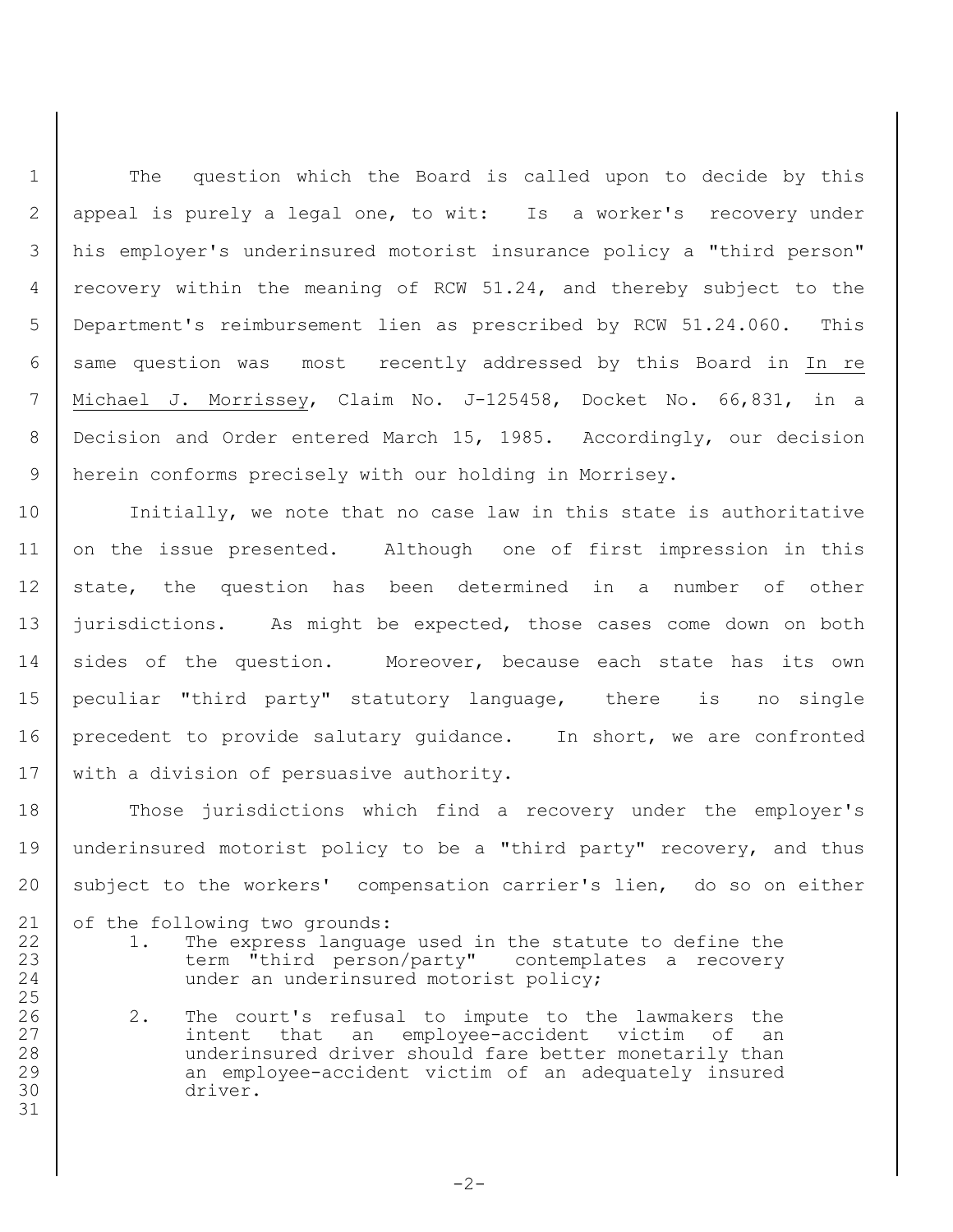2 For an example of each ground see Johnson v. Fireman's Fund 3 Insurance Company, (La.) 425 So.2d 224 (1983); and Montedoro v. City 4 of Asbury Park, (N.J.) 416 Atl.2d 433 (1980), respectively.

1

21

 On the other hand, those cases which find that an underinsured motorist recovery does not constitute a "third party" recovery and is therefore free of the compensation carrier's lien do so, almost uniformly, on the ground that the statutory "third party" must be a tortfeasor, and an underinsured motorist insurance recovery does not 10 | sound in tort, but in contract. The leading case under this 11 | rationale, with citations therein to supporting case law from seven 12 other jurisdictions, is Knight v. Insurance Company of North America, 647 F.2d 127 (1981).

14 Focusing upon the case at hand, RCW 51.24.030, the enabling 15 statutory provision which grants the worker a third party cause of 16 action, reads: 17 | Tis the injury to a worker is due to the negligence or 18 wrong of a third person not in the same employ, the injured 19 Worker or beneficiary may elect to seek damages from the 20 third person." (Emphasis supplied)

 If the cause of action granted by this section is for the 23 | "negligence or wrong" of a third person, then it is certainly arguable that any resulting recovery must sound in tort to qualify as a third person/party recovery subject to a departmental lien of 26 reimbursement. This, however, would fail to explain Lundeen v. Department of Labor and Industries, 78 Wn.2d 66 (1970), wherein our 28 court held that a worker's recovery under the Military Claims Act (under which relief is not predicated upon any "fault, negligence, or

-3-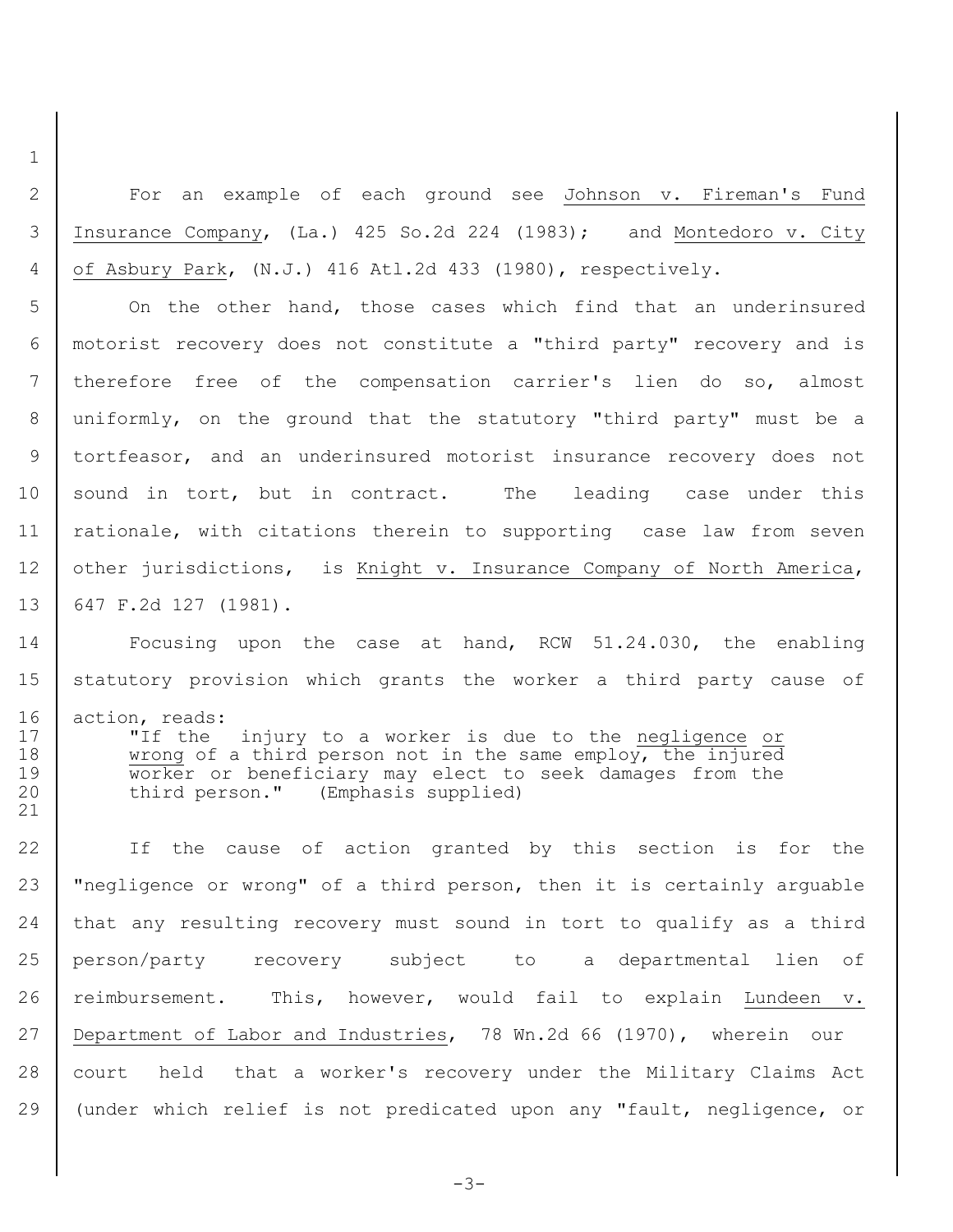wrong") constituted a third party recovery under RCW 51.24, and was 2 | therefore subject to the Department's lien. Key to the court's decision was the fact that the worker's recovery under the Military Claims Act foreclosed any claim or recovery under the Tort Claims Act, thereby terminating the Department's right of subrogation. From this holding, it may be taken that a recovery that does away with a tortious cause of action, will, in effect, be deemed a substitute 8 | therefor, and treated as a recovery against a tortious third party. For a like approach with the same result, see McDowell v. LaVoy, 498 N.Y.2d 148 (1978). But in the case before us, the Department's right of subrogation was not terminated by the benefit accruing to the claimant under her employer's underinsured motorist coverage. In 13 | fact, the Department could, and did, pursue some partial recovery 14 | against the tortfeasor's insurance carrier here.

15 It seems to us the question for decision herein begets a further 16 question of its own. What claim would the Department have against 17 the underinsured motorist carrier had the worker herein made no claim 18 against that carrier, but instead had elected to take solely under the 19 Act? The answer, we believe, is "none". The uninsured motorist 20 carrier did not insure the uninsured motorist (tortfeasor) against 21 liability. The liability of the uninsured motorist carrier itself is 22 strictly contractual. The Department is neither an insured nor a 23 third party beneficiary under the contract of insurance between the 24 underinsured motorist carrier and the employer.

25 Under our proposed hypothetical the Department's only claim would 26 be against the underinsured motorist, the tortfeasor.

 $-4-$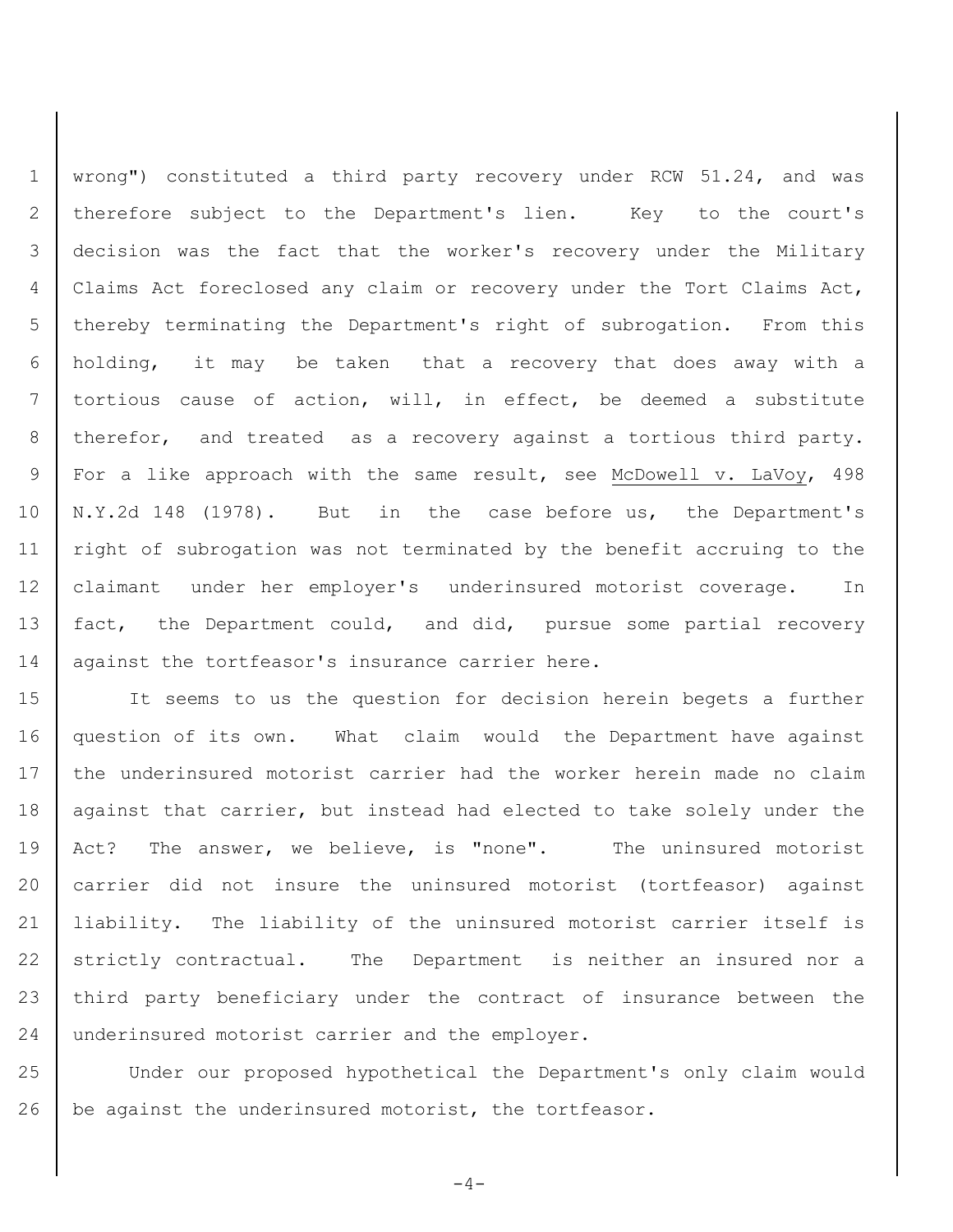1 | The same, we think, holds true in the situation before us. As stated in Horne v. Superior Life Insurance Company, 203 Va. 282, 128 S.E.2d 401 (1962): "It is not the purpose of the uninsured motorist law to provide coverage for the uninsured vehicle ..." 7 The proceeds of the underinsured motorist insurance policy are not paid out as indemnification for, or in discharge of, the underinsured motorist's liability. The liability of the underinsured motorist 10 | remains intact, as does the Department's lien rights against any 11 eventual recovery from the underinsured motorist. Although academic to our consideration herein, we would further note that RCW 48.22.040(3) of the underinsured motorist statute provides in relevant part: **"**In the event of a payment to an insured under the coverage **c** required by this chapter and subject to the terms and 17 | conditions of such coverage, the insurer making such 18 payment shall, to the extent thereof, be entitled to the proceeds of any settlement or judgment resulting from the 20 exercise of any rights of recovery of such insured against 21 any person or organization legally responsible for the 22 bodily injury, death, or property damage for which such 23 payment is made ..." Thus, there could eventuate competing claims between the 26 Department, under its subrogated right of lien under RCW 51.24.060(2), and Commercial Union Assurance Companies, the employer's underinsured motorist carrier, through the latter's entitlement under RCW 48.22.040(3), to any recovery secured in the claimant's name against the underinsured motorist. As previously indicated, however, any question as to competing or conflicting claims between the Department and Commercial Union Assurance is academic to the resolution of the

 $-5-$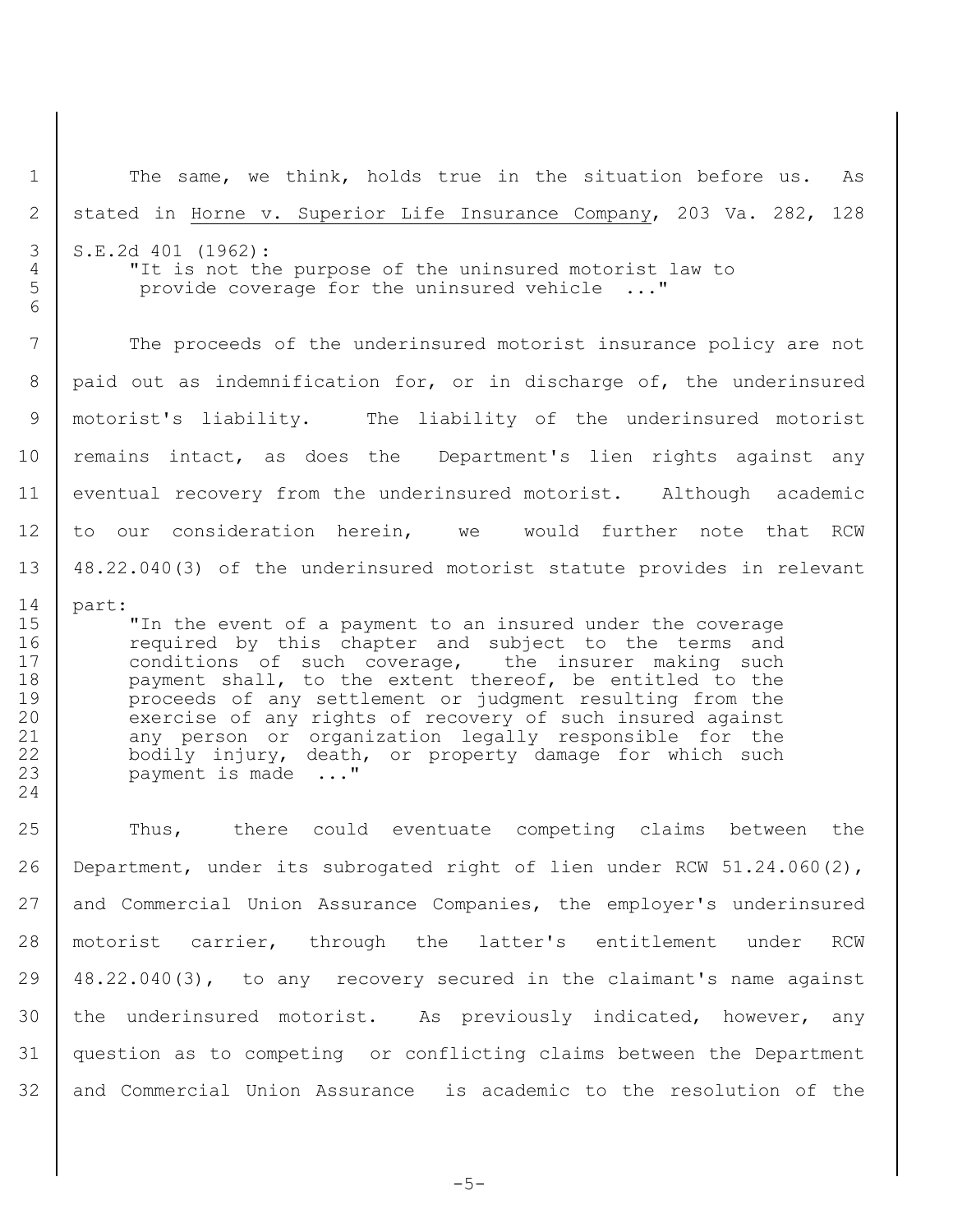legal issue before us. We would end this digression by merely noting that this very question of competing statutory claims was presented for decision in Horne, supra, and it was therein held that the reimbursement claim of the worker's compensation carrier would take precedence over that of the underinsured motorist carrier against any 6 | recovery from the underinsured motorist.

 In sum, we hold that a worker's recovery under his employer's underinsured motorist insurance policy is not a "third person" 9 | recovery within the purview of RCW 51.24, and is therefore not subject to the Department's reimbursement lien as prescribed by RCW  $11 \mid 51.24.060(2)$ .

 All factual matters having been stipulated, no findings are required. RCW 51.52.106.

14 The order of the Department of Labor and Industries dated November 30, 1983, declaring a statutory lien in the sum of \$16,750.00 against 16 | the claimant's recovery from his employer's underinsured motorist carrier in the sum of \$32,500.00, and demanding reimbursement in the 18 | amount of said lien, is incorrect, and should be reversed.

19 It is so ORDERED.

 

 

 

20 Dated this first day of July, 1985.

BOARD OF INDUSTRIAL INSURANCE APPEALS

 $/s/$ MICHAEL L. HALL Chairman

 $/s/$ 29 FRANK E. FENNERTY, JR. Member

## DISSENTING OPINION

 $-6-$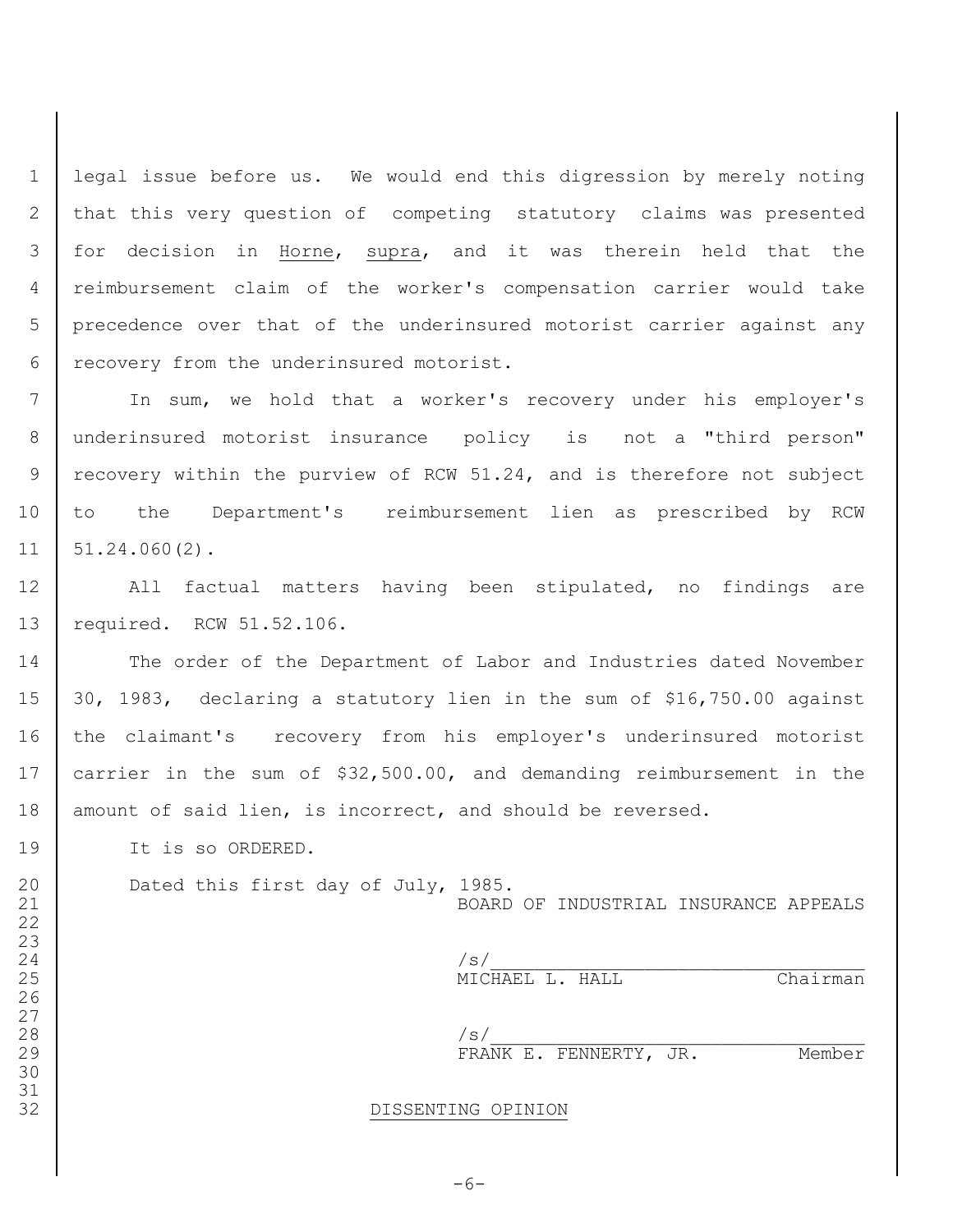I disagree with the majority's decision. I believe the holdings 3 set forth by Johnson v. Fireman's Fund Insurance Company, (La.) 425 So.2d 224 (1983), and Montedoro v. City of Asbury Park, (N.J.) 416 Atl.2d 433 (1980), are the principles which should apply in this jurisdiction, also. In addition, I quote from Larson on Workers' Compensation Law, Vol. 2A, Sec. 71.23(i), stating: 8 | When it is the employer's underinsured motorist policy 9 | [not the employee's own such policy] that is involved, one 10 of the strongest arguments against any lien or offset 11 disappears -- the argument that the employee should not be<br>12 deprived of the benefits of a privately-purchased deprived of the benefits of a privately-purchased 13 insurance contract that he has paid for himself..." (Emphasis added) 16 The claimant's recovery from her employer's underinsured motorist carrier should be properly considered a third-party recovery subject 18 to the lien and distribution provisions of RCW 51.24. I would affirm 19 | the Department's order dated November 30, 1983. 20 Dated this first day of July, 1985. /s/\_\_\_\_\_\_\_\_\_\_\_\_\_\_\_\_\_\_\_\_\_\_\_\_\_\_\_\_\_\_\_\_\_\_ 23 PHILLIP T. BORK Member